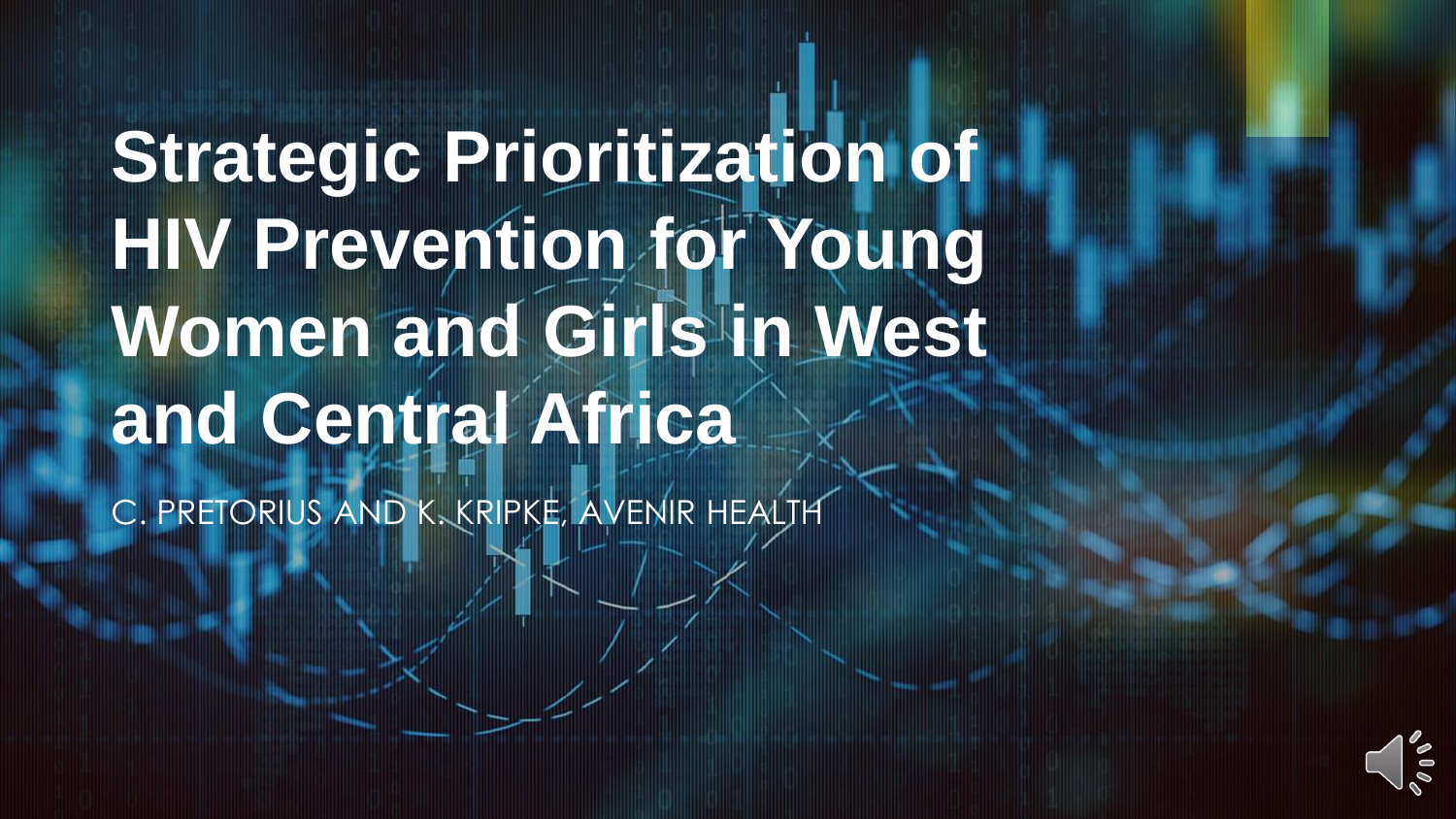## Methods

- **Model: Spectrum/Goals-Age-Structured** Model
- Countries: Cameroon, Côte d'Ivoire, and **Nigeria**
- $\blacktriangleright$  Prioritization: interventions, districts, adolescent girls and young women (AGYW
- Interventions:
	- School-based HIV education,
	- Social Asset Building,
	- Condom promotion,
	- Cash transfers,
	- Economic Empowerment,
	- Oral pre-exposure prophylaxis (PrEP)
	- Violence/post-violence care
- $\triangleright$  Costs and impacts of the interventions were obtained from published literature
- Modeling approach:
	- Ranked combinations of districts and interventions by cost-effectiveness
	- Selected the top 25th percentile of district-intervention combinations →prioritized scenario
	- Compared impact and total cost of prioritized scenario with a scenario in which all interventions were scaled up across all districts ("full scale")

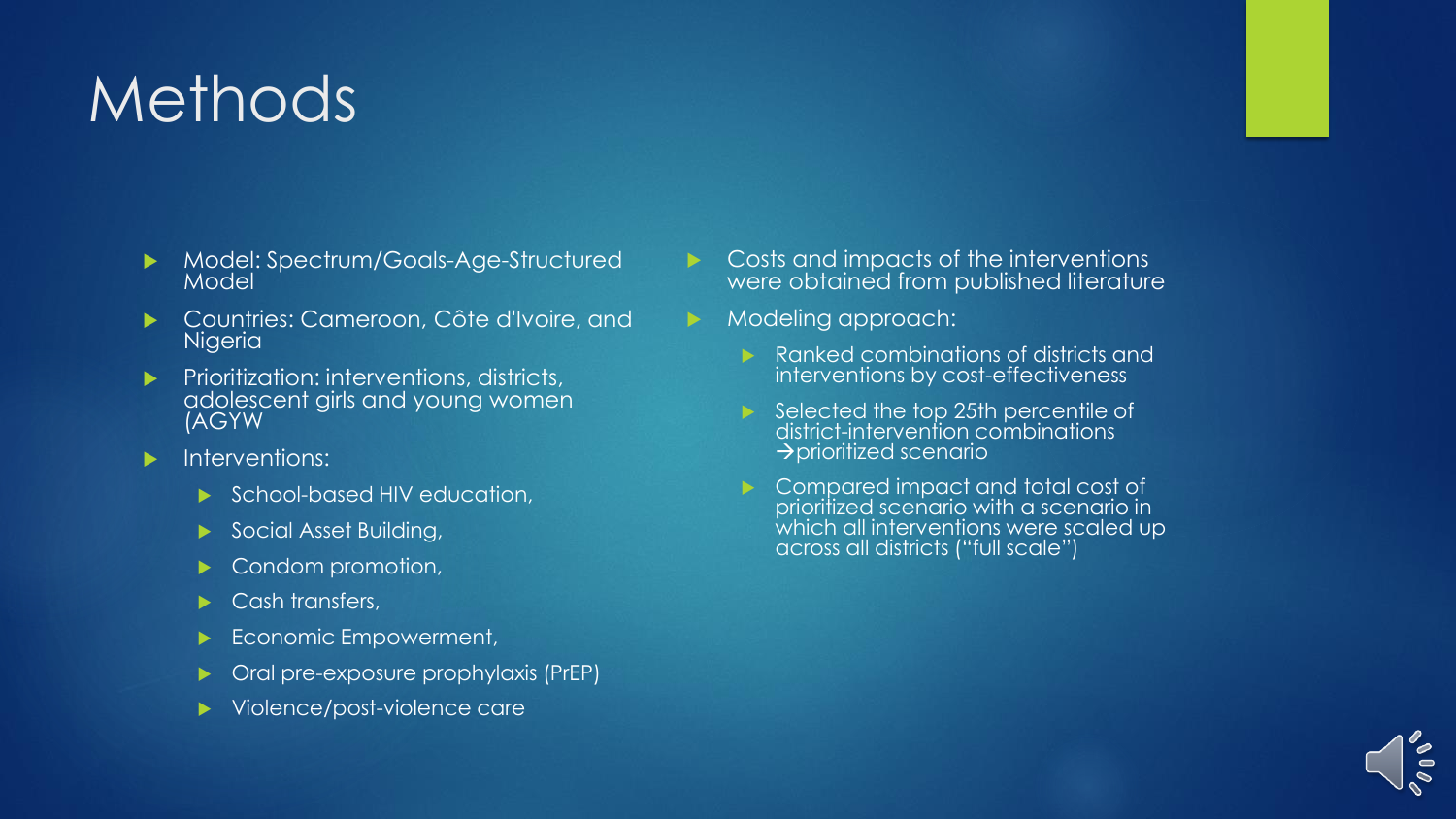## Results

| <b>Measure</b>                                                                  | <b>Cameroon</b> | <b>Côte d'Ivoire</b> | <b>Nigeria</b> |
|---------------------------------------------------------------------------------|-----------------|----------------------|----------------|
| Cumulative HIA, as percentage of max HIA at<br>full scale                       | 39.5%           | 30.8%                | 43.9%          |
| Cumulative resource needs, as percentage of<br>max resource needs at full scale | 1.1%            | 1.5%                 | 3.1%           |
| Min cost per HIA of interventions at threshold                                  | \$2,256         | \$5,454              | \$3,962        |
| Average cost per HIA of interventions at<br>threshold                           | \$55,980        | \$28,933             | \$21,915       |
| Max cost per HIA of interventions at threshold                                  | \$152,626       | \$58,207             | \$42,035       |
| Total cost of prioritized scenario over 3 years                                 | \$92,510,419    | \$26,127,757         | \$211,279,506  |
| % reduction new infections 2025 relative to<br>2019                             | 32.3%           | 30.9%                | 11.3%          |